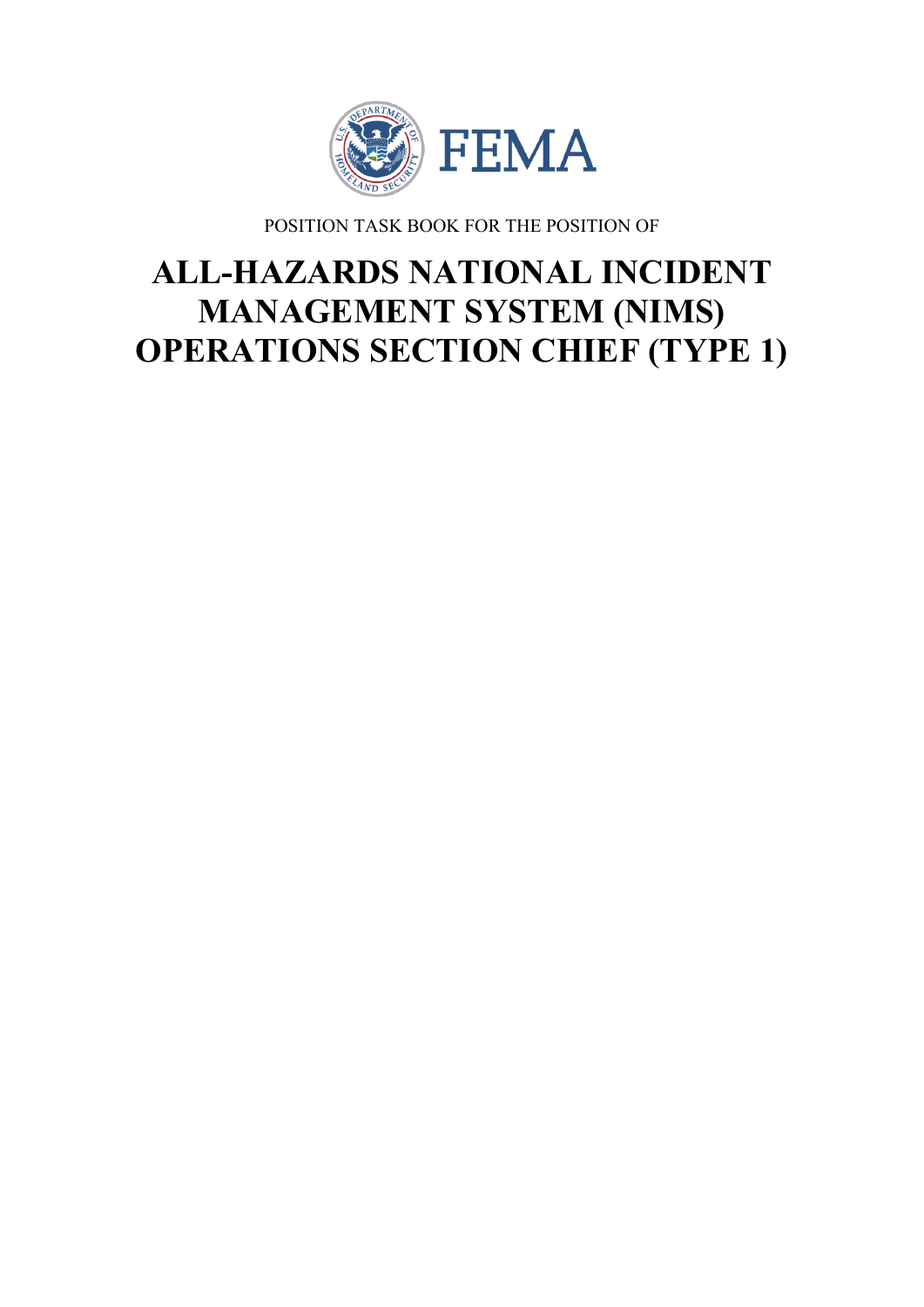# **OPERATIONS SECTION CHIEF (TYPE 1)**

## *1. Competency:* **Assume position responsibilities**

*Description:* Successfully assume the role of Operations Section Chief and initiate position activities at the appropriate time according to the following behaviors.

#### *1a. Behavior:* **Obtain information relevant to position assignment**

| <b>TASK</b>                                                                                                                                                                                                                                                                                                                                                                                                                                                                                                                                      | <b>CODE</b> | <b>EVALUATION</b><br><b>RECORD#</b> | <b>EVALUATOR</b><br><b>INITIALS AND</b><br><b>DATE</b> |
|--------------------------------------------------------------------------------------------------------------------------------------------------------------------------------------------------------------------------------------------------------------------------------------------------------------------------------------------------------------------------------------------------------------------------------------------------------------------------------------------------------------------------------------------------|-------------|-------------------------------------|--------------------------------------------------------|
| 1. Obtain and review necessary documentation:<br>• Copy of Delegation of Authority, Letter of Expectation,<br>Letter of Agreement or Memorandum of Understanding<br>(MOU)<br>• Applicable plans and reports<br>• Directories: phone, notification<br>• Written incident status summary<br>• Authorizations: cell phones, rental vehicles, computers                                                                                                                                                                                              | E, F, I     |                                     |                                                        |
| 2. Receive briefing from Incident Commander (IC) or outgoing<br>Operations Section Chief:<br>• Meetings and briefings schedule<br>• Situational assessment<br>• Incident objectives<br>• Strategy<br>• Hazards to incident personnel and public<br>• Agencies/jurisdictions involved<br>• Organizational structure<br>• Resources summary<br>• Logistical needs<br>• Ordering procedures<br>• Incident priorities and status: life safety, incident<br>stabilization, property and environment<br>• Timing and scheduling<br>• Expected products | E, F, I     |                                     |                                                        |

#### *1b. Behavior:* **Establish or determine organizational structure, resource and staffing needs**

| TASK                                                                                                                                                                                                                                                                                                                                                                                                        | <b>CODE</b> | <b>EVALUATION</b><br><b>RECORD#</b> | <b>EVALUATOR</b><br><b>INITIALS AND</b><br><b>DATE</b> |
|-------------------------------------------------------------------------------------------------------------------------------------------------------------------------------------------------------------------------------------------------------------------------------------------------------------------------------------------------------------------------------------------------------------|-------------|-------------------------------------|--------------------------------------------------------|
| 3. Ensure consistency with National Incident Management<br>System (NIMS) organizational structure<br>• Ensure consistency with National Incident Management<br>System (NIMS) organizational structure<br>• Identify training opportunities<br>• Ensure use of established procedures for ordering<br>resources<br>• Request appropriate technical specialists to assist with<br>special incident conditions | E, F, I     |                                     |                                                        |
| 4. Identify kind, type and number of resources required to<br>achieve section objectives:<br>• Consider incident type and complexity, kinds and types of<br>resources, resource availability and health and safety factors<br>• Consider long-range and contingency plans and identify<br>potential future resources                                                                                        | E, F, I     |                                     |                                                        |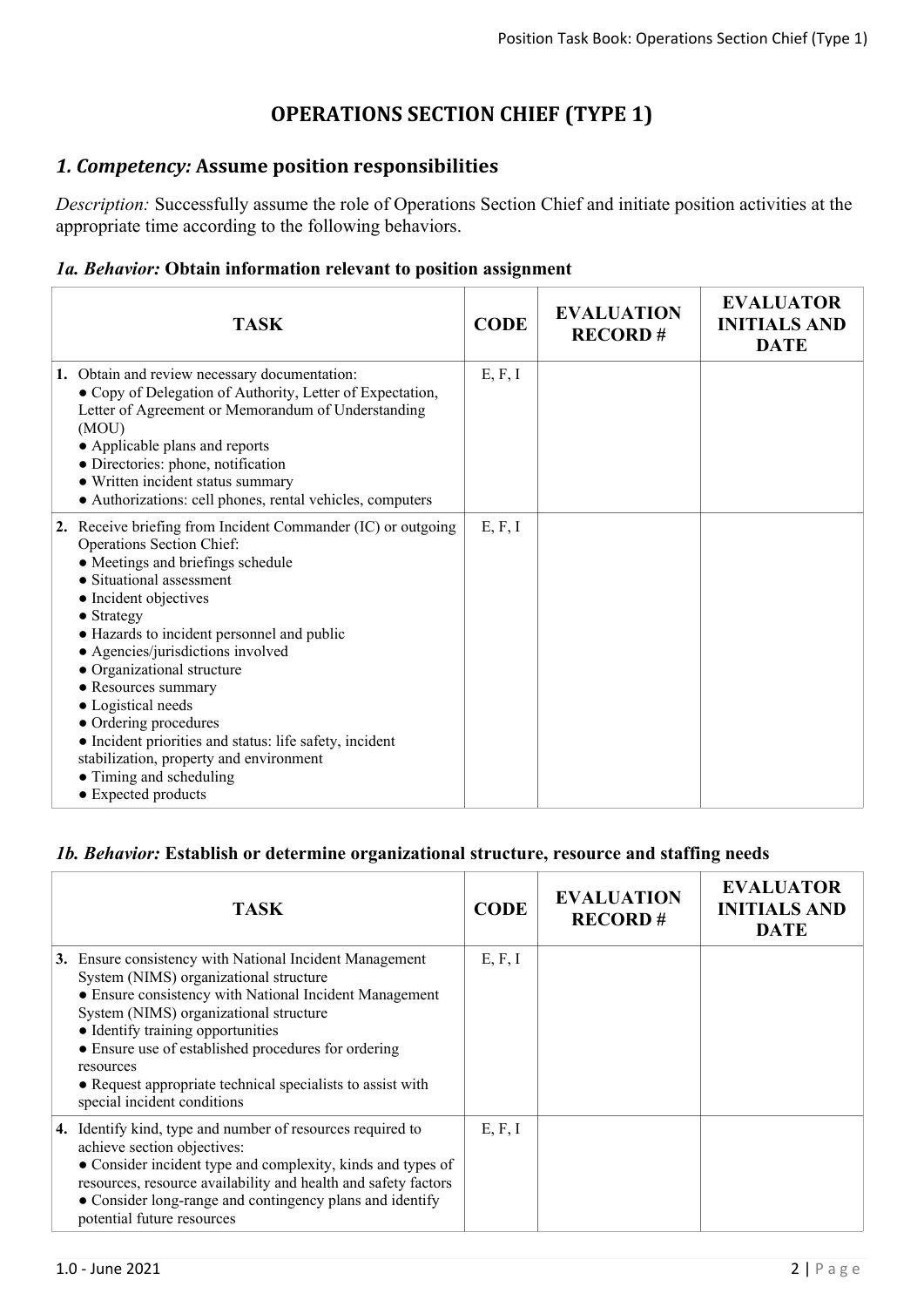# *1c. Behavior:* **Ensure readiness for assignment**

| <b>TASK</b>                                                                                                                                                                                                                                                                                                                                                                                                                                                                                                                                                                                                                      | <b>CODE</b> | <b>EVALUATION</b><br><b>RECORD#</b> | <b>EVALUATOR</b><br><b>INITIALS AND</b><br><b>DATE</b> |
|----------------------------------------------------------------------------------------------------------------------------------------------------------------------------------------------------------------------------------------------------------------------------------------------------------------------------------------------------------------------------------------------------------------------------------------------------------------------------------------------------------------------------------------------------------------------------------------------------------------------------------|-------------|-------------------------------------|--------------------------------------------------------|
| 6. Arrive properly equipped at designated time and location and<br>check in according to agency/organization guidelines:<br>• Arrive with go-kit and any additional equipment<br>• Carry out check-in procedures and ensure assigned<br>personnel do the same                                                                                                                                                                                                                                                                                                                                                                    | E, F, I     |                                     |                                                        |
| 7. Obtain complete incident and logistical information:<br>• Incident name, number, anticipated duration, size, type,<br>responsibilities and expectations<br>• Reporting time and location<br>• Transportation arrangements and travel routes<br>• Contact procedures during travel (telephone/radio)<br>• Expected working conditions<br>• Personal Protective Equipment (PPE)<br>• Security measures<br>• Updated contact information and information links                                                                                                                                                                   | E, F, I     |                                     |                                                        |
| 8. Obtain, assemble and prepare information and materials for<br>go-kit. The kit should contain critical items for the<br>assignment and be easily transportable:<br>• Supplies:<br>$\circ$ Office supplies appropriate to the function<br>○ Authority Having Jurisdiction (AHJ) identification<br>badge and qualification card<br>• Reference materials:<br>○ Functional guidelines relative to incident type (agency<br>guidance or other functional guidelines)<br>o AHJ operations guides or other operational guides<br>$\circ$ Position manuals<br>$\bullet$ Forms:<br>○ Agency-specific forms appropriate to the function | E, F, I     |                                     |                                                        |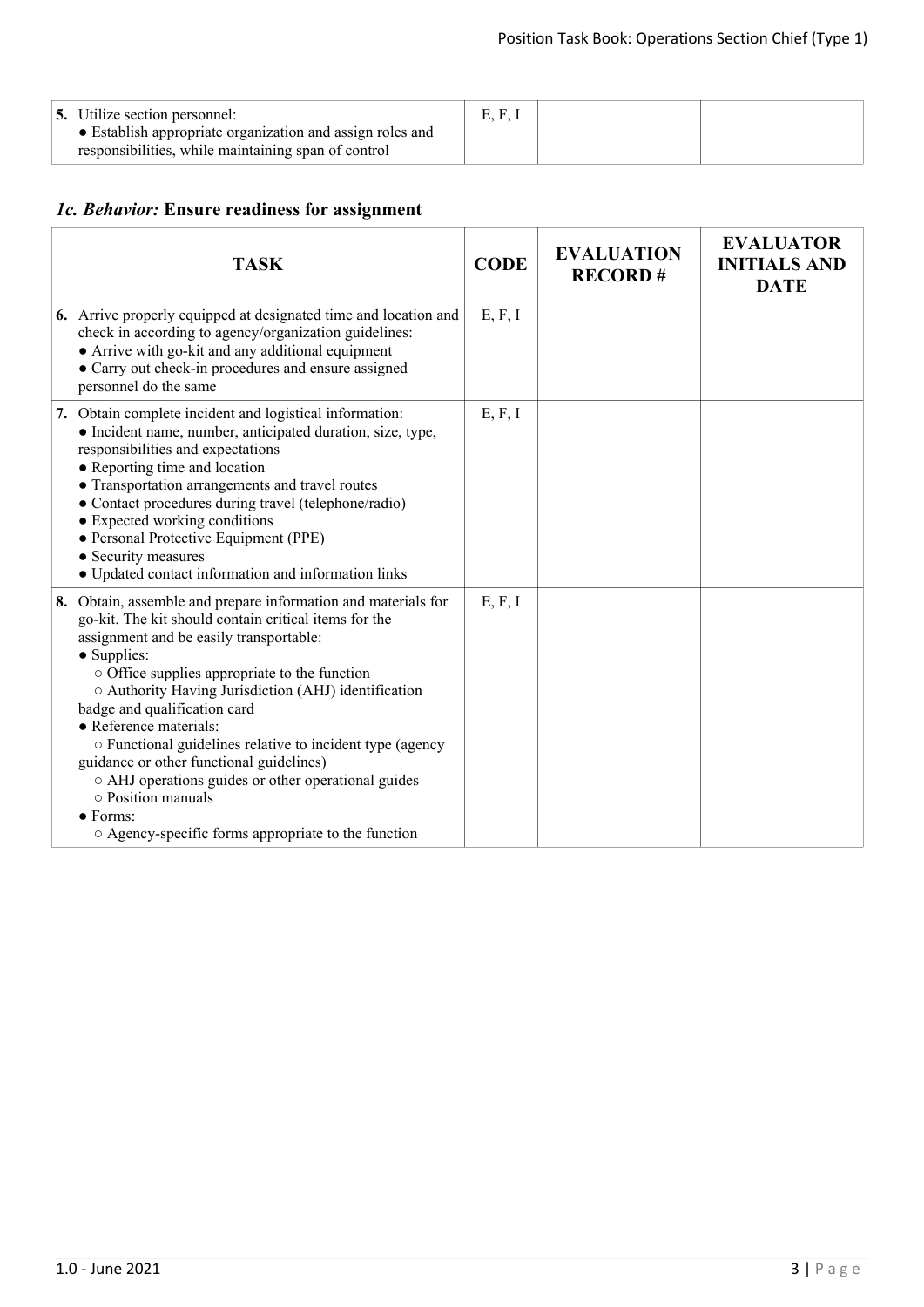# *2. Competency:* **Communicate effectively**

*Description:* Use suitable communication techniques to share relevant information with appropriate personnel on a timely basis to accomplish objectives in a potentially rapidly changing environment.

|  |  |  |  |  | 2a. Behavior: Ensure the exchange of relevant information during briefings |  |  |
|--|--|--|--|--|----------------------------------------------------------------------------|--|--|
|--|--|--|--|--|----------------------------------------------------------------------------|--|--|

| <b>TASK</b>                                                                                                                                                                                                                                                                                                                                                                 | <b>CODE</b> | <b>EVALUATION</b><br><b>RECORD#</b> | <b>EVALUATOR</b><br><b>INITIALS AND</b><br><b>DATE</b> |
|-----------------------------------------------------------------------------------------------------------------------------------------------------------------------------------------------------------------------------------------------------------------------------------------------------------------------------------------------------------------------------|-------------|-------------------------------------|--------------------------------------------------------|
| 9. Lead staff briefings and debriefings.                                                                                                                                                                                                                                                                                                                                    | E, F, I     |                                     |                                                        |
| 10. Prepare for and participate in briefings:<br>• Ensure briefings are accurate, timely and include<br>appropriate personnel<br>• Brief external support organizations<br>• Share and evaluate information<br>• Identify safety hazards and mitigation strategies with the<br>Safety Officer<br>• Maintain quality updates for the ICS Public Information<br>Officer (PIO) | E, F, I     |                                     |                                                        |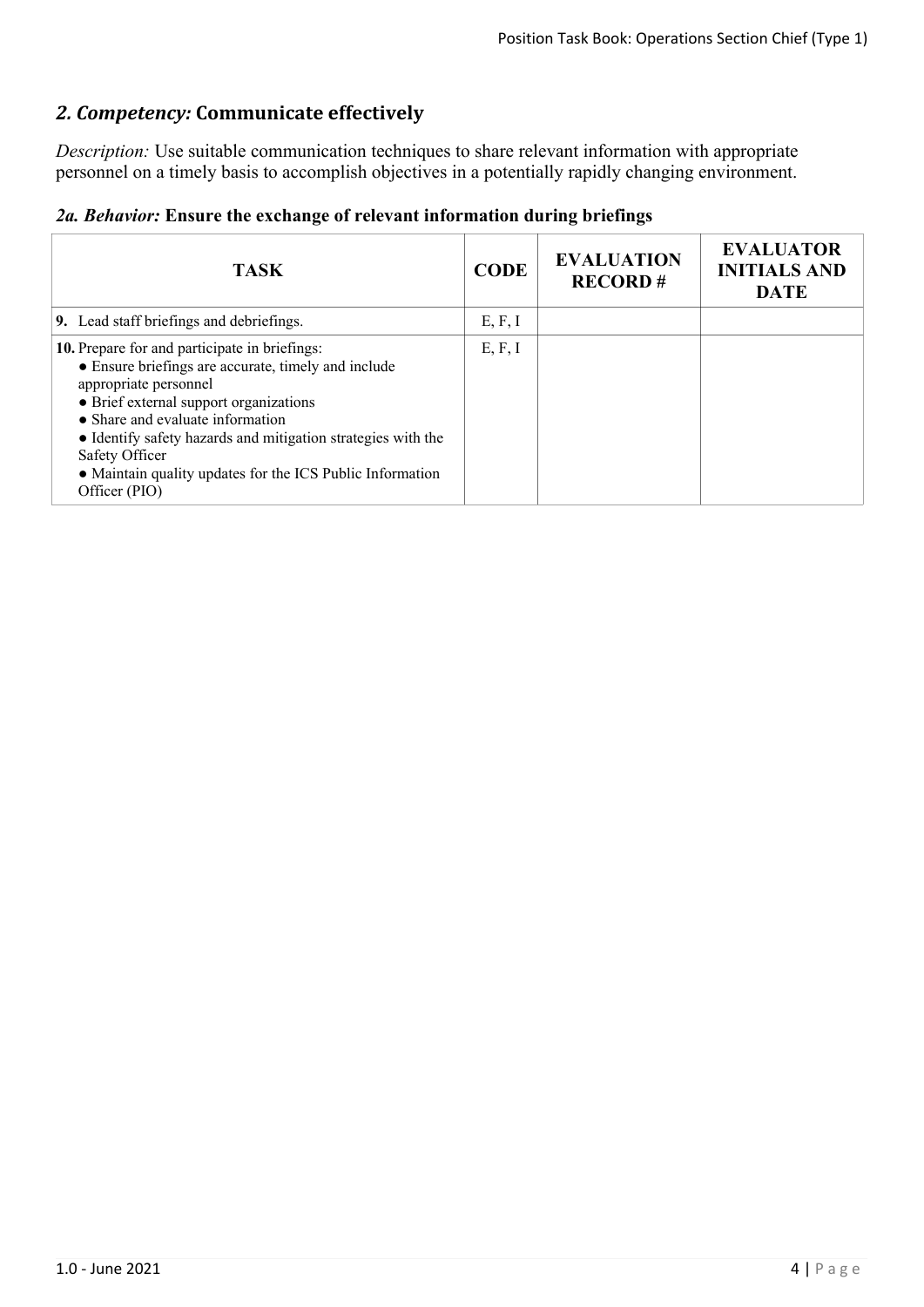## *3. Competency:* **Lead assigned personnel**

*Description:* Influence, lead, and direct assigned personnel to accomplish objectives and desired outcomes in a potentially rapidly changing environment.

#### *3a. Behavior:* **Model leadership values and principles**

| <b>TASK</b>                                                                                                                                                                                                                                                                                           | <b>CODE</b>         | <b>EVALUATION</b><br><b>RECORD#</b> | <b>EVALUATOR</b><br><b>INITIALS AND</b><br><b>DATE</b> |
|-------------------------------------------------------------------------------------------------------------------------------------------------------------------------------------------------------------------------------------------------------------------------------------------------------|---------------------|-------------------------------------|--------------------------------------------------------|
| 11. Create a positive work environment:<br>• Communicate leader's intent and guidance<br>• Manage section and its activities effectively<br>• Proactively assume responsibility for the section and<br>initiate action                                                                                | E, F, I             |                                     |                                                        |
| 12. Establish and maintain positive interpersonal and<br>interagency working relationships:<br>· Understand scope, roles, responsibilities, jurisdiction and<br>authority of responding agencies                                                                                                      | E, F, I             |                                     |                                                        |
| 13. Exhibit principles of duty, respect and integrity as a leader.                                                                                                                                                                                                                                    | C, E, F, I,<br>J, T |                                     |                                                        |
| 14. Understand and comply with NIMS/Incident Command<br>System (ICS) concepts and principles:<br>• Establish and modify an effective organization based on<br>changing incident and resource conditions<br>• Maintain appropriate span of control<br>• Act as a representative of incident leadership | E, F, I             |                                     |                                                        |

#### *3b. Behavior:* **Communicate incident priorities and supervise personnel**

| <b>TASK</b>                                                                                                                                                                                                                                                                                                                                                                                          | <b>CODE</b> | <b>EVALUATION</b><br><b>RECORD#</b> | <b>EVALUATOR</b><br><b>INITIALS AND</b><br><b>DATE</b> |
|------------------------------------------------------------------------------------------------------------------------------------------------------------------------------------------------------------------------------------------------------------------------------------------------------------------------------------------------------------------------------------------------------|-------------|-------------------------------------|--------------------------------------------------------|
| 15. Communicate with assigned personnel:<br>• Communicate priorities, objectives, strategies and any<br>changes<br>• Inform personnel of their assigned tasks and expectations<br>• Clearly explain conflict resolution procedures and ensure<br>that personnel understand<br>• Ensure that assigned objectives and expectations for the<br>operational period are reasonable and accurate           | E, F, I     |                                     |                                                        |
| 16. Ensure debriefings occur and participate as necessary:<br>• Ensure incident situation status information is current and<br>complete                                                                                                                                                                                                                                                              | E, F, I     |                                     |                                                        |
| 17. Ensure that staff follows all applicable agency/jurisdiction<br>policies, contracts, standard operating procedures and<br>agreements:<br>• Federal, state, local, tribal, territorial and regional<br>relationships, as appropriate<br>• Roles and responsibilities of potential responder agencies<br>• Scope, jurisdiction and authority of potential responder<br>agencies' contingency plans | E, F, I     |                                     |                                                        |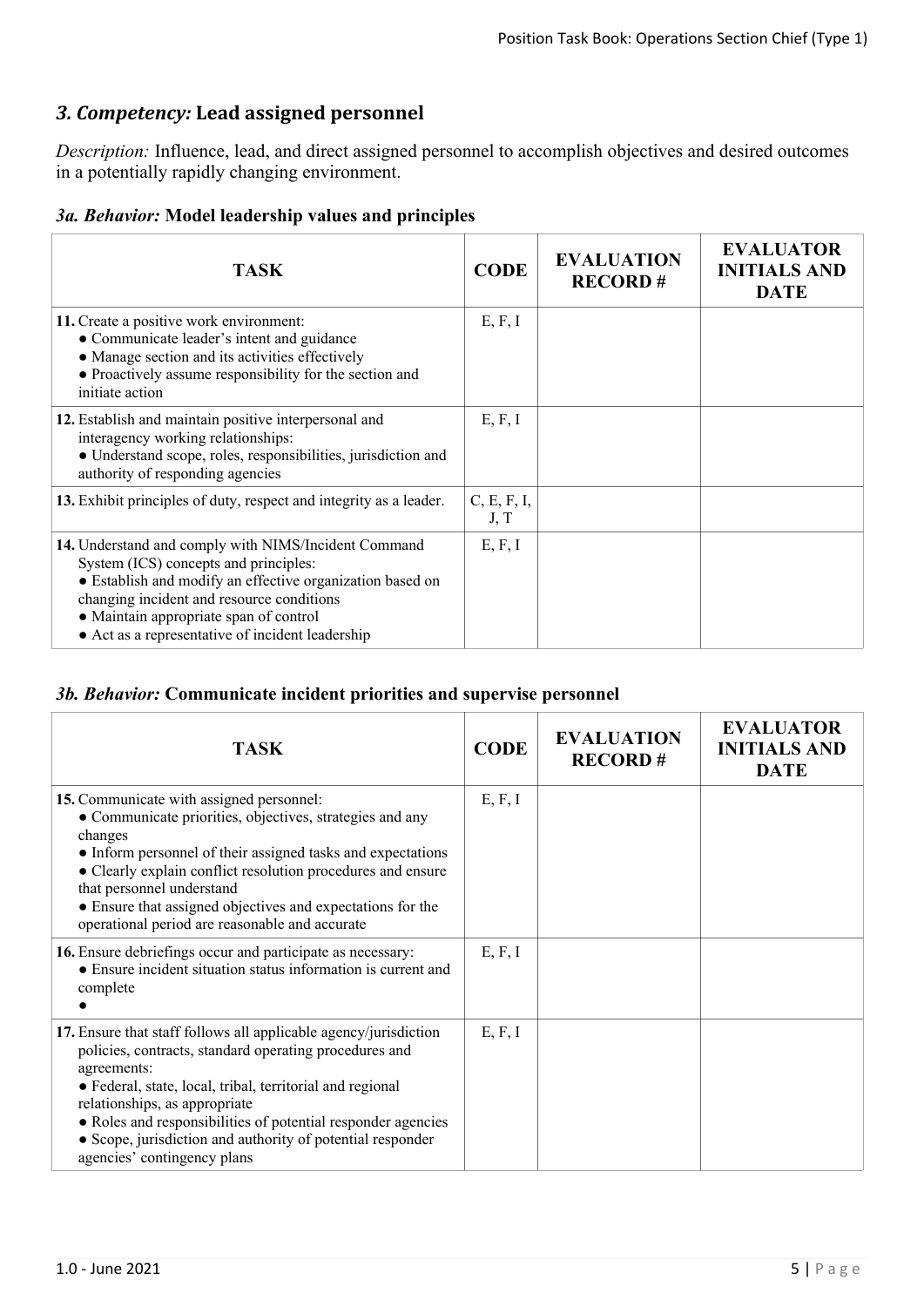| 18. Supervise and hold personnel accountable for executing<br>assigned tasks:<br>• Identify and promptly resolve disagreements, issues and<br>misunderstandings<br>• Prioritize work while considering immediate support for<br>incident operations | E, F, I |  |
|-----------------------------------------------------------------------------------------------------------------------------------------------------------------------------------------------------------------------------------------------------|---------|--|

## *3c. Behavior:* **Ensure the health, safety, welfare and accountability of assigned personnel**

| <b>TASK</b>                                                                                                                                                                                                                                                                                                                                                                                                                                                                                                                                                                                                                                                                                                                                              | <b>CODE</b> | <b>EVALUATION</b><br><b>RECORD#</b> | <b>EVALUATOR</b><br><b>INITIALS AND</b><br><b>DATE</b> |
|----------------------------------------------------------------------------------------------------------------------------------------------------------------------------------------------------------------------------------------------------------------------------------------------------------------------------------------------------------------------------------------------------------------------------------------------------------------------------------------------------------------------------------------------------------------------------------------------------------------------------------------------------------------------------------------------------------------------------------------------------------|-------------|-------------------------------------|--------------------------------------------------------|
| 19. Demonstrate knowledge of and comply with relevant health<br>and safety requirements:<br>• Direct and oversee section operations to ensure compliance<br>with health and safety considerations and guidelines<br>• Coordinate with the Safety Officer to ensure that assigned<br>personnel follow safety guidelines                                                                                                                                                                                                                                                                                                                                                                                                                                   | E, F, I     |                                     |                                                        |
| 20. Evaluate mental and physical fatigue of assigned personnel:<br>• Ensure adequate rest is provided to section personnel                                                                                                                                                                                                                                                                                                                                                                                                                                                                                                                                                                                                                               | E, F, I     |                                     |                                                        |
| 21. Recognize potentially hazardous situations, inform assigned<br>personnel of hazards and take precautions to mitigate risk:<br>• Adjust operations in response to hazards, weather and<br>other relevant events                                                                                                                                                                                                                                                                                                                                                                                                                                                                                                                                       | E, F, I     |                                     |                                                        |
| 22. Report or explain the procedures for reporting unexpected<br>occurrences, such as fire, death, injury, illness, exposure to<br>pathogens or hazardous materials (HAZMAT), accident,<br>political contact or property loss or damage:<br>• Ensure report contains nature of event, location,<br>magnitude, personnel involved and initial action taken (such<br>as helicopter picking up injured or an appropriate subsequent<br>action)<br>• Ensure the protection of Personally Identifiable<br>Information (PII) while reporting<br>• Obtain information from the following sources regarding<br>special hazards, threats or unexpected occurrences:<br>subordinates, personal observation, other incident personnel<br>and off-incident personnel | E, F, I     |                                     |                                                        |

#### *3d. Behavior:* **Identify opportunities and meet requirements to provide equal access and reasonable accommodation in all activities**

| <b>TASK</b>                                                                                                                           | <b>CODE</b> | <b>EVALUATION</b><br><b>RECORD#</b> | <b>EVALUATOR</b><br><b>INITIALS AND</b><br><b>DATE</b> |
|---------------------------------------------------------------------------------------------------------------------------------------|-------------|-------------------------------------|--------------------------------------------------------|
| 23. Demonstrate the ability to assess and monitor for physical<br>access, programmatic access and effective communications<br>access. | E, F, I, J  |                                     |                                                        |
| 24. Demonstrate the ability to identify opportunities for<br>universal accessibility.                                                 | E, F, I, J  |                                     |                                                        |
| 25. Provide equal access, disability accommodations and access<br>and functional needs (AFN) accommodations.                          | E, F, I, J  |                                     |                                                        |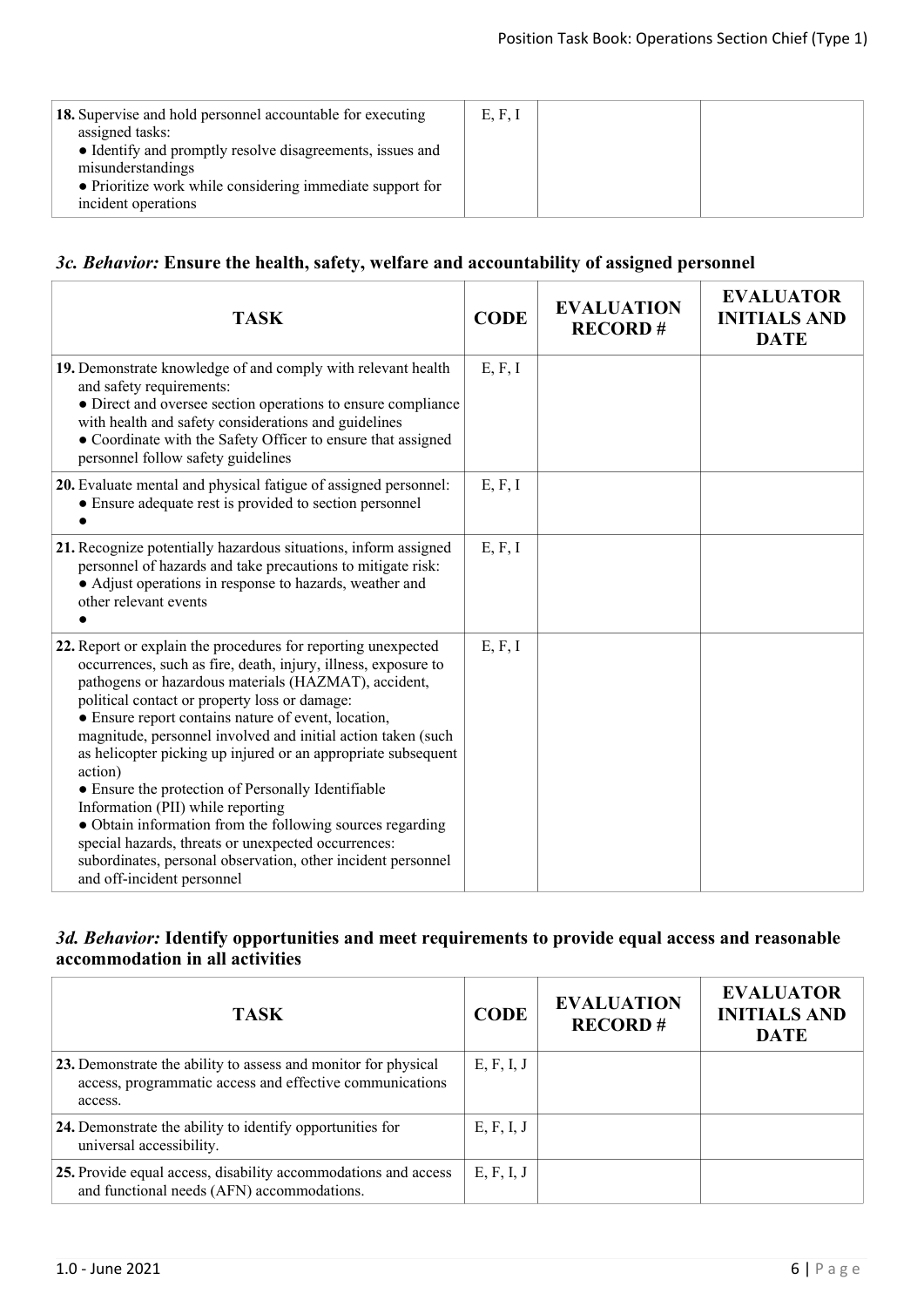## *4. Competency:* **Conduct operations and ensure completion of assigned tasks**

*Description:* Identify, analyze and apply relevant situational information and evaluate actions to complete assignments safely and meet identified objectives. Complete actions within established time frame.

|  | 4a. Behavior: Set the section priorities |  |  |  |  |
|--|------------------------------------------|--|--|--|--|
|--|------------------------------------------|--|--|--|--|

| TASK                                                                                                                                                                                                                                            | <b>CODE</b> | <b>EVALUATION</b><br><b>RECORD#</b> | <b>EVALUATOR</b><br><b>INITIALS AND</b><br><b>DATE</b> |
|-------------------------------------------------------------------------------------------------------------------------------------------------------------------------------------------------------------------------------------------------|-------------|-------------------------------------|--------------------------------------------------------|
| 26. Analyze work assignments and staffing levels to ensure<br>achievement of section objectives.                                                                                                                                                | E, F, I     |                                     |                                                        |
| 27. Attend and participate in strategy meetings as necessary:<br>• Assess organizational needs<br>• Identify additional resource needs<br>• Identify critical factors to ensure section success<br>• Prioritize incident and section objectives | E, F, I     |                                     |                                                        |
| 28. Coordinate and consult with Planning Section Chief, Safety<br>Officer, Logistics Section Chief and any technical specialists<br>on implementation of appropriate strategies and selection of<br>tactics to accomplish objectives.           | E, F, I     |                                     |                                                        |
| 29. Develop and analyze tactical plans to ensure achievement of<br>incident objectives:<br>• Involve resources such as aviation, maritime, rail and other<br>whole-community resources in activities, as necessary                              | E, F, I     |                                     |                                                        |
| 30. Develop and validate incident strategy commensurate with<br>available resources, incident objectives and safety<br>considerations.                                                                                                          | E, F, I     |                                     |                                                        |
| 31. Disseminate priorities and expected completion timelines to<br>staff.                                                                                                                                                                       | E, F, I     |                                     |                                                        |
| 32. Hold staff accountable for communicated priorities and<br>deadlines.                                                                                                                                                                        | E, F, I     |                                     |                                                        |

#### *4b. Behavior:* **Develop and implement plans**

| <b>TASK</b>                                                                                                                                                                                                                                                                                                                                                                                         | <b>CODE</b> | <b>EVALUATION</b><br><b>RECORD#</b> | <b>EVALUATOR</b><br><b>INITIALS AND</b><br><b>DATE</b> |
|-----------------------------------------------------------------------------------------------------------------------------------------------------------------------------------------------------------------------------------------------------------------------------------------------------------------------------------------------------------------------------------------------------|-------------|-------------------------------------|--------------------------------------------------------|
| <b>33.</b> Approve completed plans:<br>• Ensure plans are complete, accurate, realistically attainable<br>and relevant to the incident objectives                                                                                                                                                                                                                                                   | E, F, I     |                                     |                                                        |
| 34. Ensure assignment lists in the Incident Action Plan (IAP)<br>accurately reflect work assignments and resources identified<br>on the Operational Planning Worksheet:<br>• Establish branches, divisions/groups and staging areas<br>• Identify necessary resources (including type and kind),<br>work assignments, reporting locations and reporting times<br>• Establish operational priorities | E, F, I     |                                     |                                                        |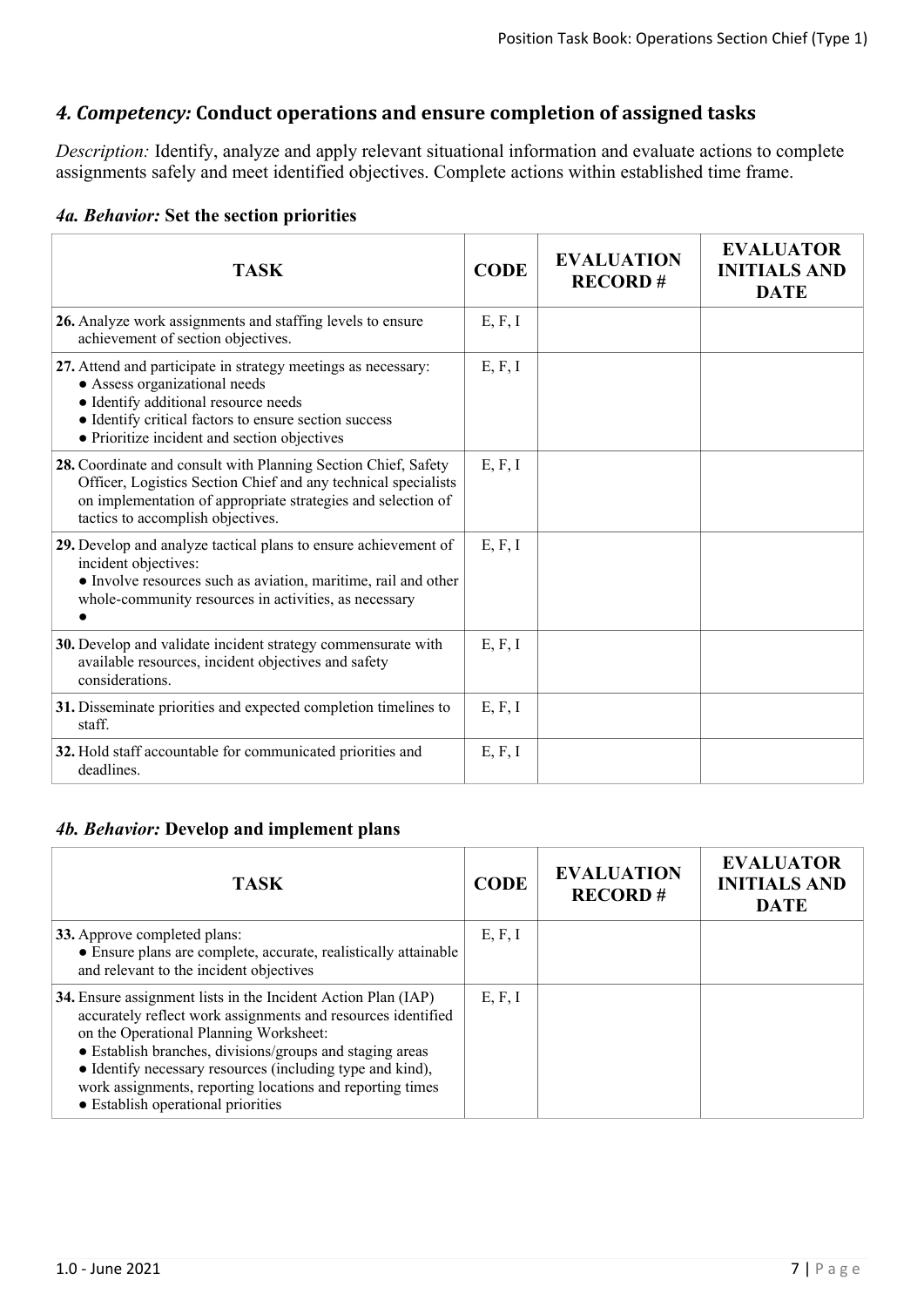| 35. Participate in the planning process:<br>• Prepare for and participate in planning meetings<br>• Assist in the development of plans, as necessary:<br>$\circ$ Long-range<br>$\circ$ Strategic<br>$\circ$ Contingency<br>$\circ$ Demobilization<br>$\circ$ Continuity of Operations Plan (COOP)                                                                                                                                                                                                   | E, F, I |  |
|-----------------------------------------------------------------------------------------------------------------------------------------------------------------------------------------------------------------------------------------------------------------------------------------------------------------------------------------------------------------------------------------------------------------------------------------------------------------------------------------------------|---------|--|
| 36. Review, validate and modify plans:<br>• Analyze alternate strategies and explain decision<br>• Validate or revise section objectives<br>• Develop strategy and alternate strategy<br>• Decide on tactical direction<br>• Review information covering health and safety principles,<br>known hazards and importance of all periods<br>• Validate section organizational structure<br>• Validate section resource assignments<br>• Review reserve resources<br>• Evaluate immediate support needs | E, F, I |  |

# *4c. Behavior:* **Coordinate with all appropriate personnel and stakeholders**

| <b>TASK</b>                                                                                                                                                                                                                                                                                                    | <b>CODE</b> | <b>EVALUATION</b><br><b>RECORD#</b> | <b>EVALUATOR</b><br><b>INITIALS AND</b><br><b>DATE</b> |
|----------------------------------------------------------------------------------------------------------------------------------------------------------------------------------------------------------------------------------------------------------------------------------------------------------------|-------------|-------------------------------------|--------------------------------------------------------|
| 37. Coordinate with local response agencies, such as fire,<br>Emergency Medical Services (EMS), law enforcement,<br>public health and public works:<br>• Securing property<br>• Traffic control<br>$\bullet$ Evacuation<br>• Protection of infrastructure<br>• Protection of resources and populations at risk | E, F, I     |                                     |                                                        |
| 38. Establish effective relationships and coordinate with incident<br>personnel:<br>• IMT personnel<br>• Other supporting personnel                                                                                                                                                                            | E, F, I     |                                     |                                                        |
| 39. Establish effective relationships with stakeholders and<br>partners in the impacted jurisdiction(s):<br>• Outgoing Incident Management Team (IMT) element, if<br>applicable<br>• Local agencies<br>$\bullet$ AHJ<br>• Policy Group, if established<br>$\bullet$ Public                                     | E, F, I     |                                     |                                                        |

## *4d. Behavior:* **Apply agency policy, contracts and agreements**

| <b>TASK</b>                                                                                                                                                                                                                                              | <b>CODE</b> | <b>EVALUATION</b><br><b>RECORD#</b> | <b>EVALUATOR</b><br><b>INITIALS AND</b><br><b>DATE</b> |
|----------------------------------------------------------------------------------------------------------------------------------------------------------------------------------------------------------------------------------------------------------|-------------|-------------------------------------|--------------------------------------------------------|
| 40. Complete all work according to organization/agency<br>direction, policy and incident objectives:<br>• Ensure that personnel complete all documentation<br>requirements according to organization/agency direction,<br>policy and incident objectives | E, F, I     |                                     |                                                        |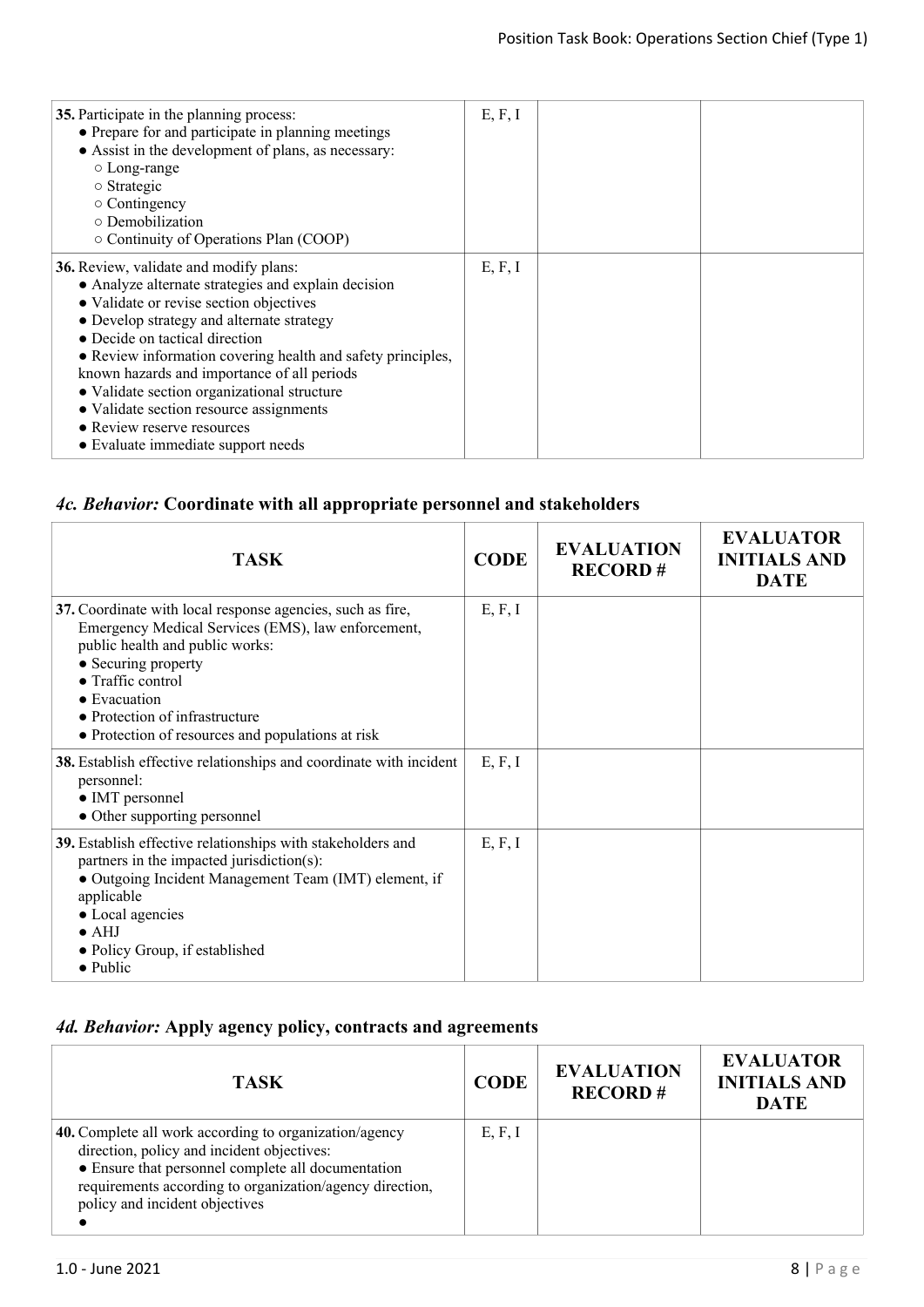$\overline{\phantom{0}}$ 

| 41. Demonstrate knowledge of and apply relevant legal, |  |  |
|--------------------------------------------------------|--|--|
| regulatory and fiscal constraints.                     |  |  |

#### *4e. Behavior:* **Make appropriate decisions based on evaluation of gathered information, risks and incident situation and use information to produce outputs and modify approach**

| <b>TASK</b>                                                                                                                                                                                                                                                                                                                                                                                                                                                                                                                           | <b>CODE</b> | <b>EVALUATION</b><br><b>RECORD#</b> | <b>EVALUATOR</b><br><b>INITIALS AND</b><br><b>DATE</b> |
|---------------------------------------------------------------------------------------------------------------------------------------------------------------------------------------------------------------------------------------------------------------------------------------------------------------------------------------------------------------------------------------------------------------------------------------------------------------------------------------------------------------------------------------|-------------|-------------------------------------|--------------------------------------------------------|
| 42. Adapt to expanding boundaries if incident escalates, while<br>maintaining appropriate span of control:<br>• Allocate resources according to incident priorities<br>• Notify appropriate personnel                                                                                                                                                                                                                                                                                                                                 | E, F, I     |                                     |                                                        |
| 43. Assist in completing and validating safety analysis.                                                                                                                                                                                                                                                                                                                                                                                                                                                                              | E, F, I     |                                     |                                                        |
| 44. Demonstrate ongoing awareness of environment, recognize<br>changing incident complexity and take appropriate action.                                                                                                                                                                                                                                                                                                                                                                                                              | E, F, I     |                                     |                                                        |
| 45. Ensure operations align with the established incident<br>priorities of the impacted jurisdiction(s).                                                                                                                                                                                                                                                                                                                                                                                                                              | E, F, I     |                                     |                                                        |
| 46. Ensure that operations consider socioeconomic, political,<br>legal and cultural factors by following local direction to<br>maintain environmental quality and avoid damage to social<br>or cultural environment:<br>• Notify IC of historical, cultural and archeological impacts;<br>potential criminal evidence; and other significant items<br>found during operation                                                                                                                                                          | E, F, I     |                                     |                                                        |
| 47. Evaluate and monitor current situation and advise IC and<br>other appropriate personnel:<br>• Determine whether present plan of action will meet<br>incident objectives or will require amendments to reflect<br>changes in the current incident situation<br>• Identify problems and concerns (such as evacuation,<br>sheltering, aviation safety, force protection and public health<br>issues) and recommend solutions<br>• Identify priorities and resources to protect life, property,<br>infrastructure and the environment | E, F, I     |                                     |                                                        |
| 48. Evaluate effectiveness of IAP or relevant plan and adjust<br>operations as necessary:<br>• Evaluate progress of operations based on situation reports<br>and evaluations from operations personnel<br>• Estimate immediate and long-range operational resources<br>and logistical requirements<br>• Order or release resources as necessary, providing<br>appropriate lead times<br>• Evaluate operational progress                                                                                                               | E, F, I     |                                     |                                                        |
| 49. Evaluate life safety and property protection needs:<br>• Evacuation/shelter-in-place<br>• Structural protection<br>• Security issues: transit and in field<br>• Personal protection from exposure to pathogens and<br><b>HAZMAT</b>                                                                                                                                                                                                                                                                                               | E, F, I     |                                     |                                                        |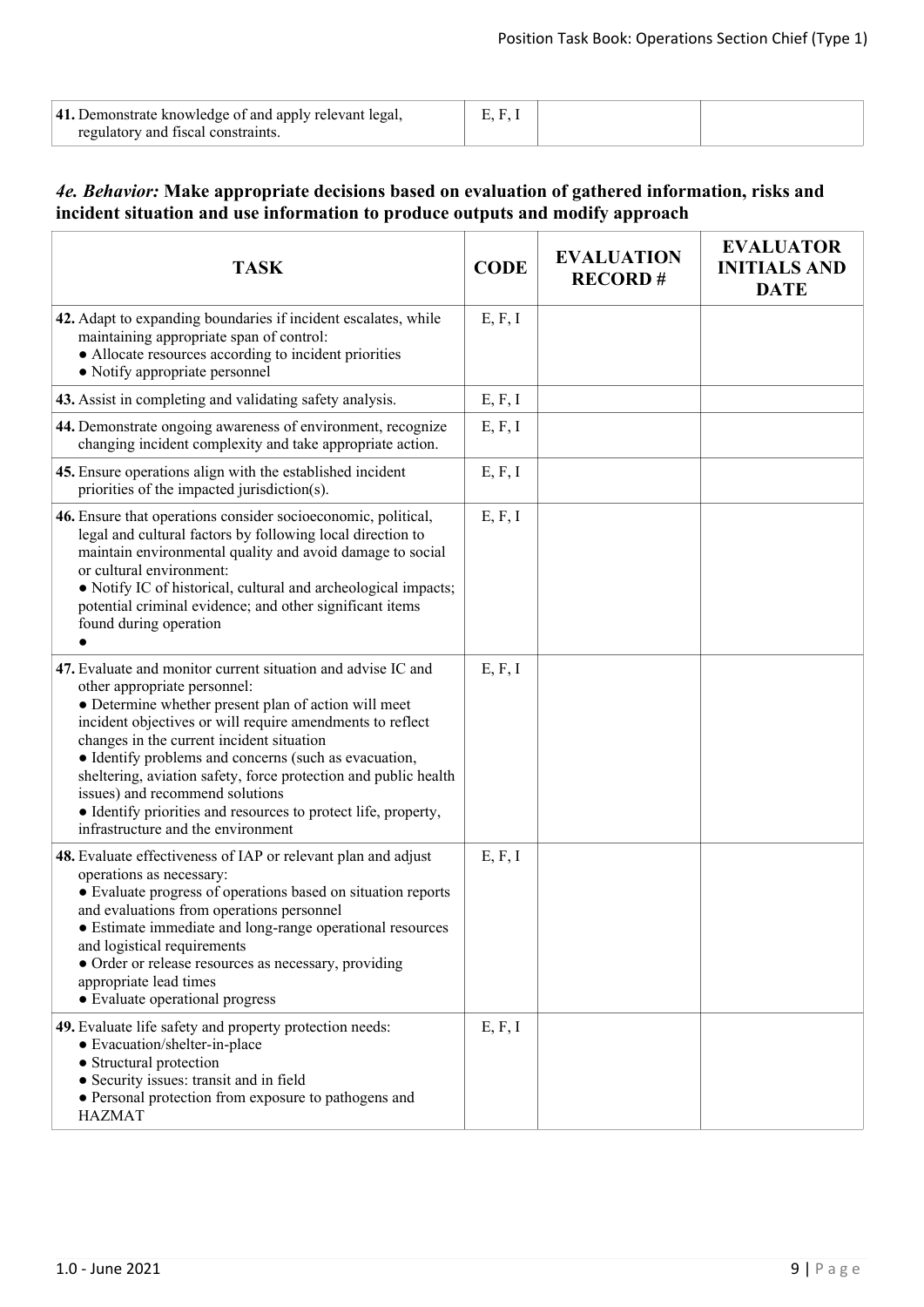| 50. Evaluate special conditions, existing or predicted, that<br>require technical expertise, including:<br>$\bullet$ Hazards<br>$\bullet$ Reconnaissance<br>• Objectives<br>$\bullet$ Access/egress<br>• Values to be protected<br>• Evacuation/sheltering potential<br>• Communications<br>• Organizational structure<br>• Tactical coordination<br>• Weather and topography<br>• Responder fatigue<br>• Logistical considerations<br>• Jurisdictional responsibilities<br>• Span of control | E, F, I |  |
|-----------------------------------------------------------------------------------------------------------------------------------------------------------------------------------------------------------------------------------------------------------------------------------------------------------------------------------------------------------------------------------------------------------------------------------------------------------------------------------------------|---------|--|
| 51. Prepare tactics for next operational period that are consistent<br>with current and predicted operational considerations and<br>conditions, including:<br>• Resource status<br>• Situation status<br>• Weather factors influencing strategy<br>• Risk to assigned incident personnel<br>• Communications capability<br>• Environmental impacts<br>• Assets to protect<br>• Cost constraints                                                                                               | E, F, I |  |
| 52. Use gathered operational information to predict, plan and<br>organize tactical operations:<br>• Evaluate and adjust tactics based on evolving threat and<br>hazard conditions and current incident priorities                                                                                                                                                                                                                                                                             | E, F, I |  |

# *4f. Behavior:* **Ensure documentation is complete**

| TASK                                                                                                                                                                                                                                                                           | <b>CODE</b> | <b>EVALUATION</b><br><b>RECORD#</b> | <b>EVALUATOR</b><br><b>INITIALS AND</b><br><b>DATE</b> |
|--------------------------------------------------------------------------------------------------------------------------------------------------------------------------------------------------------------------------------------------------------------------------------|-------------|-------------------------------------|--------------------------------------------------------|
| <b>53.</b> Maintain and collect personal records related to incident:<br>$\bullet$ Time sheets<br>$\bullet$ Rental records<br>• Accident forms<br>• Property records<br>○ Equipment time records<br>$\bullet$ Receipts                                                         | E, F, I     |                                     |                                                        |
| 54. Maintain and submit incident records for events, personnel,<br>equipment, supplies and other data for incident management<br>needs:<br>• Property loss/damage reports<br>• Agency-required incident reports<br>$\bullet$ Activity log<br>• Changes in strategy and tactics | E, F, I     |                                     |                                                        |
| <b>55.</b> Review documents for accuracy, timeliness and appropriate<br>distribution.                                                                                                                                                                                          | E, F, I     |                                     |                                                        |